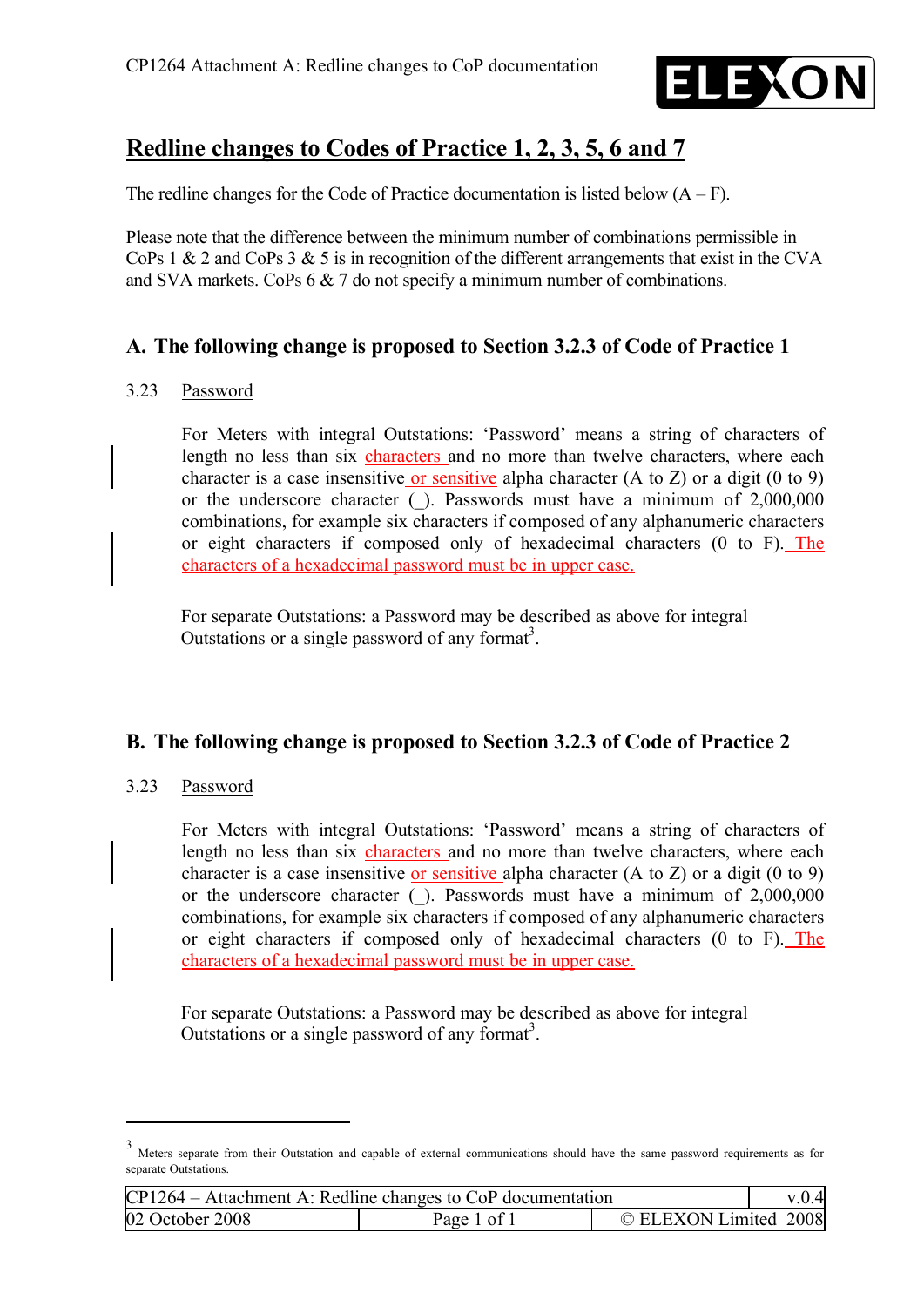

### **C. The following change is proposed to Section 3.2.3 of Code of Practice 3**

#### 3.23 Password ‡

Password means a string of characters of length no less than six characters and no more than twelve characters, where each character is a case insensitive or sensitive alpha character (A to Z) or a digit (0 to 9) or the underscore character ( $\cdot$ ). Passwords must have a minimum of 2,000,000,000 combinations, for example six characters if composed of any alphanumeric characters or eight characters if composed only of hexadecimal characters (0 to F). The characters of a hexadecimal password must be in upper case.

### **D. The following change is proposed to Section 3.22 of Code of Practice 5**

#### 3.22 Password ‡

Password means a string of characters of length no less than six characters and no more than twelve characters, where each character is a case insensitive or sensitive alpha character (A to Z) or a digit (0 to 9) or the underscore character ( $\Box$ ). Passwords must have a minimum of 2,000,000,000 combinations, for example six characters if composed of any alphanumeric characters or eight characters if composed only of hexadecimal characters (0 to F). The characters of a hexadecimal password must be in upper case.

### **E. The following change is proposed to Section 4.15 of Code of Practice 6**

#### 4.15 Password

Password means a string of characters of length 6 characters, where each character is a case insensitive or sensitive alpha character (A to Z) or a digit (0 to 9) or the underscore character ( $\cdot$ ).

| $CP1264 - Attachment A: Redline changes to CoP documentation$ |             |                       | v.0.4 |
|---------------------------------------------------------------|-------------|-----------------------|-------|
| 02 October 2008                                               | Page 2 of 1 | © ELEXON Limited 2008 |       |